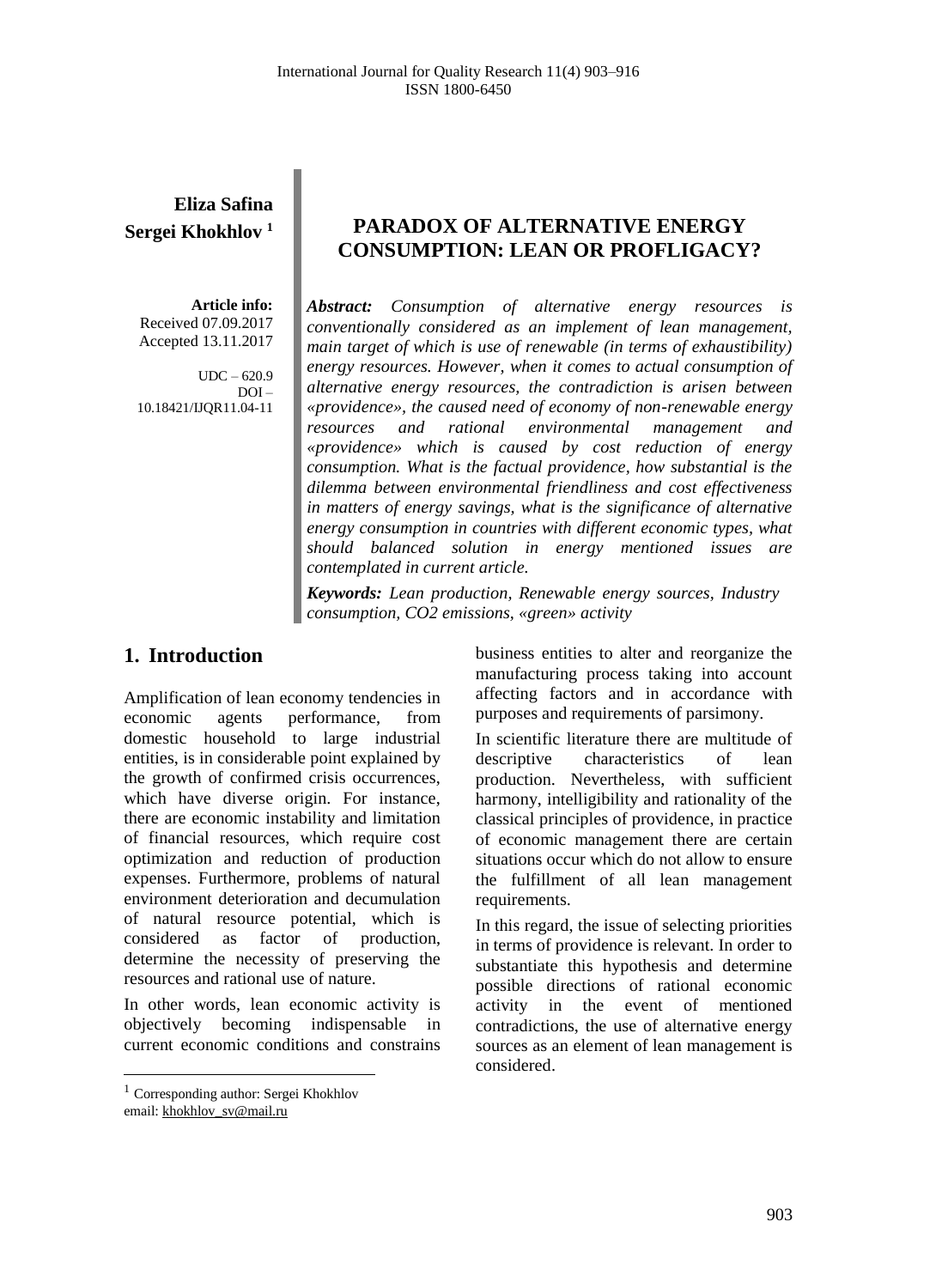

#### **2. Lean production as a system of postulates and requirements**

Lean production is described in the literature from different positions. From one point it is assumed that «lean is a business management practice aiming to deliver greater value for customers with fewer resources», implying that «wide range of lean activities, including operational, logistical and maintenance improvements, applied both locally, and throughout the value chain» (David and Found, 2016).

Otherwise in a narrow sense, lean management is sometimes considered only in terms of organizational and logistic component of production and is construed as « leanness' can be conceptualized in terms of a quest for structural flexibility involving restructuring, downsizing and outsourcing» (Neumann et al., 2012).

One of the common approaches, which is remarkable for systematic conception of lean production, is classic construct of providence originated from the Toyota Production System (TPS). Current concept is based on the diminution of activities and operations in the production system that do not create added value. «The TPS system seeks to manage operations easily and efficiently, making optimal use of resources. The result is a manufacturing system capable of meeting the quality requirements and customer delivery at less cost (Samuel et al., 2013).

In continuance of this construct, deduced by Toyota in another version, the attention is focused on space and time aspect, on acceleration of production processes and lean management is considered not only as «optimizing of transactions», but the «accelerated production of links, as the acceluction regime» (Bounfour 2016).

Another thing worth being mentioned is that optimization of production activities according to the classical theory, the foundations of which are laid down in the TPS, is based on the reduction of losses.

In classical philosophy of lean production are considered in context of even types of waste (over-production, waiting time, transportation, processing, inventory, motion and scrap) in manufacturing or any type of business (Gao and Low, 2014).

However, in opinion of analysts, current enumeration concentrates on the process and ignores the significance of the human resource or social aspect, which points on it imperfection. While production system is to identify was completely. Researchers added one more waste: waste of unused employee creativity, which resulted in losing time, ideas, skills, improvements, and learning opportunities by not engaging or listening to employees. That is the reason why lean production, according to the proponents of this concept, should be defined as «an integrated socio-technical system, whose main objective is to eliminate waste by concurrently reducing or minimizing supplier, customer, and internal variability» (Gao and Low, 2014).

Moreover, there is an opinion that in current list comprises not self-arising types of losses, but ones which cause each other. «Observing the seven causes of waste, one can easily deduce that overproduction is the independent cause of further six other dependent causes that are sources of waste by themselves» (Tsigkas, 2013).

Supporting parties of this approach fairly allege that it is necessary to «add more energy consumption in production than necessary as a form of waste to the list… Savings achieved through energy conservation exclusively address the decrease in the cost of energy consumed» (Tsigkas, 2013).

Despite the variety of characteristics of lean manufacturing, its basic essence unchanged and aims to reduce losses, the value of which allows to consider reduction of production costs. Thus, we presume that main hallmark of lean production is the fulfillment of production economy requirement.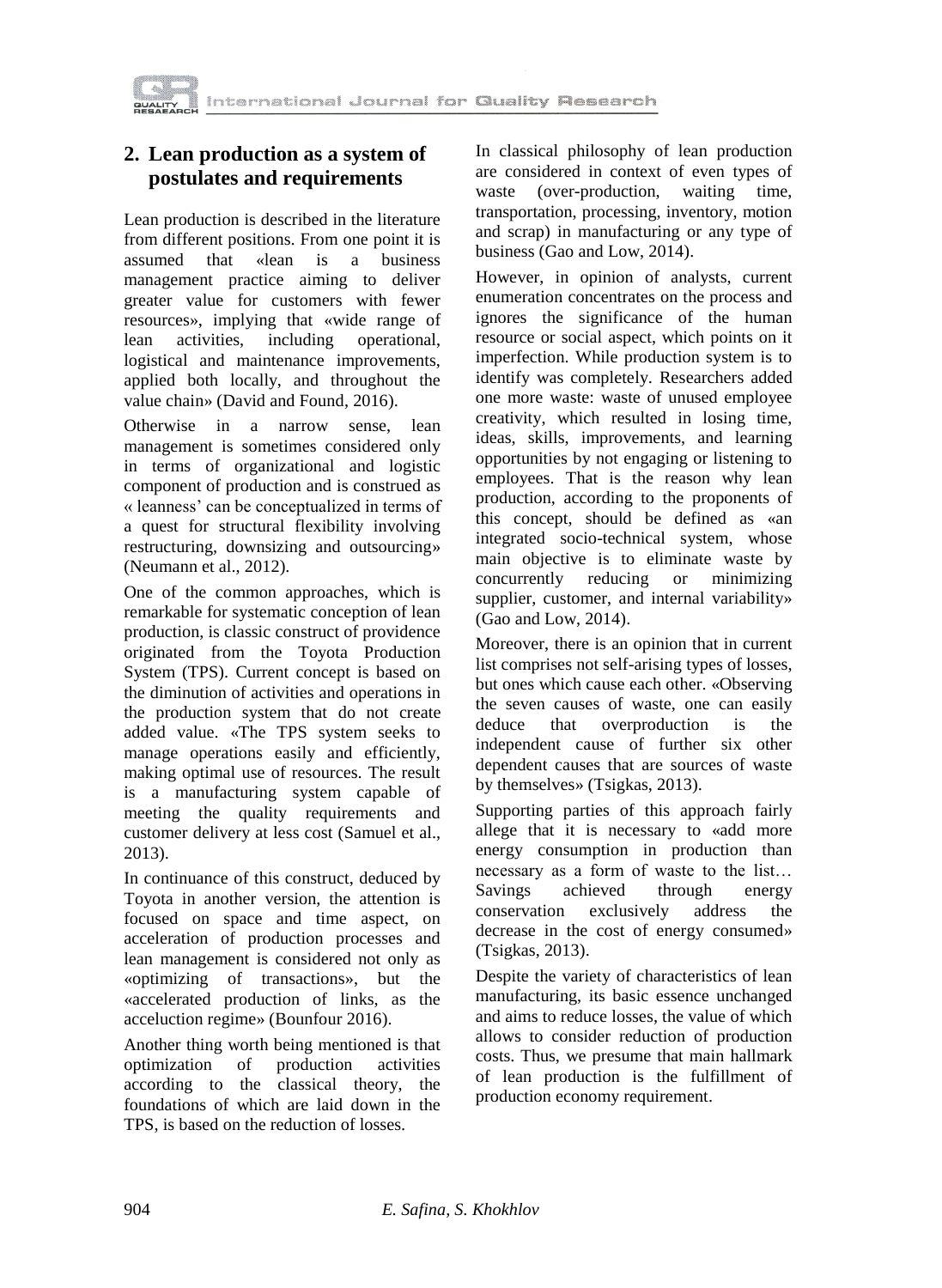

Nonetheless, on debates about what production is considered to be economical, there is also a point of view, according to which the requirement of environmental friendliness in modern industries is equivalent to the criterion of profitability and closely correlates with it.

This point of view is confirmed by studies and these researches studies underline the strong coherences and interdependencies between lean and green (L&G) manufacturing activities (Bergmiller, 2006).

Both perspectives share similar basics with eliminating waste as a major aspect. The results of studies even reveal that the existence of green manufacturing initiatives actually foster the implementation of lean management in companies and specifically supports to improve cost performance (Herrmann et al., 2008).

However, economic efficiency of the «green activity» of enterprises is justified in this case either through the theory of externalities, meaning that savings are achieved by emissions reduction, diminution of environmental fines and payments, or by energy savings of traditional energy sources.

Another position claims that use of certain types of environmental-friendly processes, technologies, in economic activity, contradicts the criterion of economy: «although Green concerns are recognized as important, they are still perceived as costly and unrelated to Lean in the majority of companies» (David and Found, 2016).

For example, use of renewable energy as one of the options of «green activity» in the context of the L&G system can be so costly that the costs for them are not compensated by the absence of fines and payments.

As a consequence, such paradox as the contradiction between efficiency and environmental friendliness arises in situations alike, and therefore it is necessary to find out what the right choice should be.

# **3. Use of alternative energy conformity to the system of values of lean**

In order to perceive the depth of emerging contradiction it is important to understand: how use of renewable sources in general might be considered in the context of lean production.

Use of renewable energy is the cornerstone of the philosophy of sustainable development. This is due to the fact that, «the transformation of the energy system is a pre-requisite for climate change mitigation. Access to clean, affordable energy is a fundamental requirement for sustainable development…Low-carbon energy system holds the potential to deliver multiple cobenefits in the areas of health, environmental integrity and energy security (Hansen et al., 2012).

In the context of sustainability  $\alpha$  it means, making use of natural resources without destroying them, without exceeding its resilience, without excluding the possibility of their use by future generations» (Alves et al.,2016).

It has been a short while since the theory of sustainability and lean production were considered as interconnected. As a connecting link, issues of waste reduction are considered foremost, including reduction of carbon dioxide emissions, directly promoted to the sustainable growth. Obviously, within the values of lean production, carbon emissions are coming up with the type of wastes that do not create added value and can be significantly reduced to low levels with lean management.

Carbon Emissions occur in production processes when fossil fuels are used. In order to understand the scale of influence of this factor in the context of well-known sevenwaste system, we will highlight the energy component in the list of environmental factors (Table 1), proposed in the article «An environmental perspective on Lean Production» (Herrmann et al., 2008).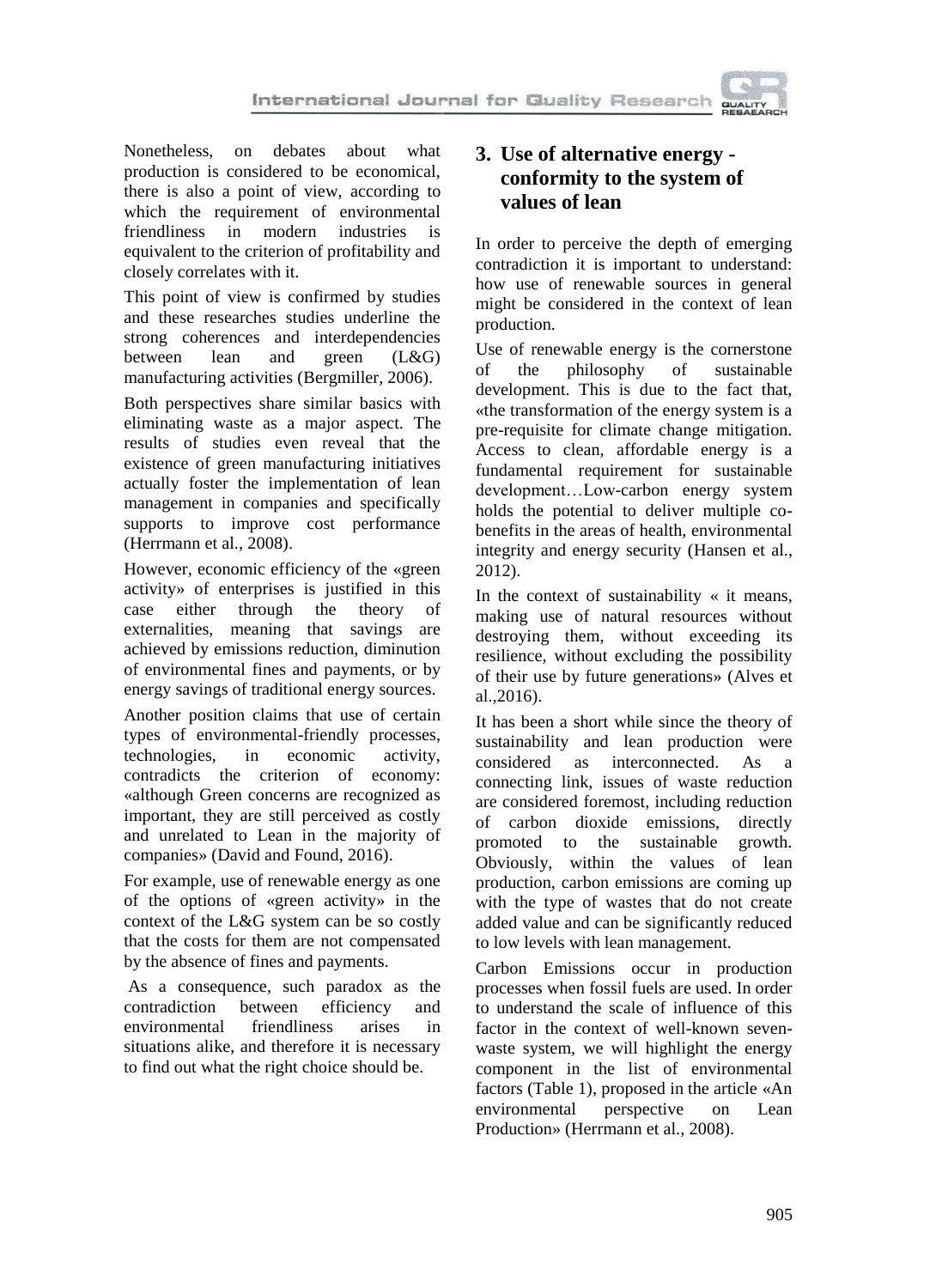

| Waste Type                   | Energy environmental impacts                                                   | Consciences          |  |  |  |  |
|------------------------------|--------------------------------------------------------------------------------|----------------------|--|--|--|--|
| Overproduction               | More energy consumed in making the<br>unnecessary products                     |                      |  |  |  |  |
| Inventory                    | More energy used to heat, cool and light<br>inventory space                    |                      |  |  |  |  |
| Transportation<br>and Motion | More energy use for transport                                                  | More CO <sub>2</sub> |  |  |  |  |
| Defects                      | Energy consumed in making the defective<br>products                            | emissions            |  |  |  |  |
| Over processing              | Unnecessary processing increases wastes,<br>energy use                         |                      |  |  |  |  |
| Waiting                      | Wasted energy from heating, cooling and<br>lighting during production downtime |                      |  |  |  |  |

**Table 1.** Energy component in the list of factors that environmental impacts

Apparently, when renewable energy sources are used, the problem of CO2 emissions ceases to exist not only as a result of reduction of waste in the context of the movement of the production system to the principles of lean production, but also in the system of basic production costs of the enterprise related to energy consumption.

Thus, renewable energy consumption meets the requirements of lean production waste reduction and can be characterized as rational and generating benefits.

Thus, renewable energy consumption meets the requirements of lean production waste reduction and can be characterized as rational and generating benefits. However, with possible savings on emissions-related payments, the issue of the correlation between the cost of alternative energy sources and the basic energy consumption option, considered as the total cost of traditional energy resources and payments for emissions associated with their use, arises, as noted above.

In further consideration the scale and trends of alternative energy use in industrial production in economies of various types are described in order to understand the factors that determine the choice of economic entities in favor of economically advantageous traditional or «green» energy consumption options.

# **4. Status and trends of alternative energy consumption in the manufacturing sector by types of national economies**

The World Bank data confirm that the share of renewable energy consumption in percentage of final energy consumption has a general tendency of small growth and has increased from 17,9% to 18,9% in period from 2000 to 2014 (with a slight decrease in 2004 and 2007) (Figure 1). At the same time, experts note that «new energy sources (primarily solar and wind power) became the engine of the rapid growth of renewable energy sources (RES) in the last 25 years their share increased from 1,5% in 1990 to 6,3% in 2014 and is expected to overtake with hydropower share in 2030, reaching 16,3% (Khokhlov, 2017).

If it is considered that share of renewable energy consumption in percentage of total final energy consumption for groups of countries distinguished by GNI per capita, then there can be significant differentiation between high-income countries, characterized as developed countries and middle- and low-income countries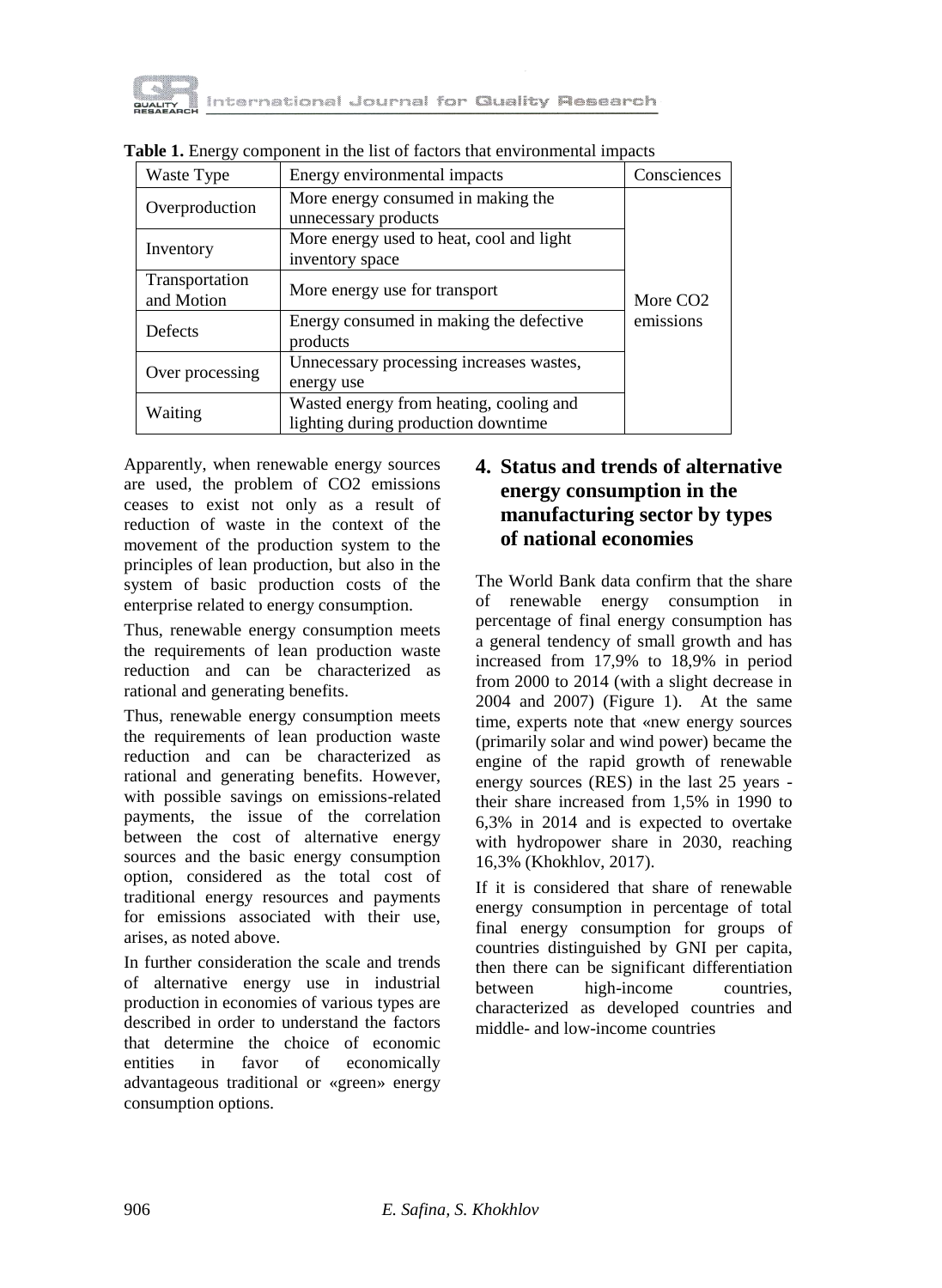

**Figure 1.** Renewable energy consumption (% of total final energy consumption), adopted from data world bank (World Bank, 2017)

Significant share of renewable energy consumption in percentages of total final energy consumption in low-income countries is conditioned by the prevalence of solid biofuel use in households and small businesses of agricultural sector, which

simultaneously determined global structure of the sectoral consumption of renewable energy (Figure 2) (International Energy Agency, 2016; International Energy Agency, 2017).



**Figure 2.** World sectoral consumption of renewable

According to data in 2014, about 48.5% of renewable energy sources around the world have been used in residential, commercial and public service sectors. However, in 2015, the share of this indicator has reduced to 45%, due to increase in the share of RES used in transport (from 3.9 to 4.2%), industry (from 9.9 to 10.2%), and the development of thermal and Electricity (in total from 32.5 to 35.2%).

Considering use of renewable energy sources in the manufacturing sector, it should be noted that despite an increase in the aggregate consumption of renewables, the trends in industrial consumption in the country context are ambiguous.

For example, in developed countries, with а рromotional scheme for renewable energy (Paschke, 2017) , patulous incentive mechanism for producers and industrial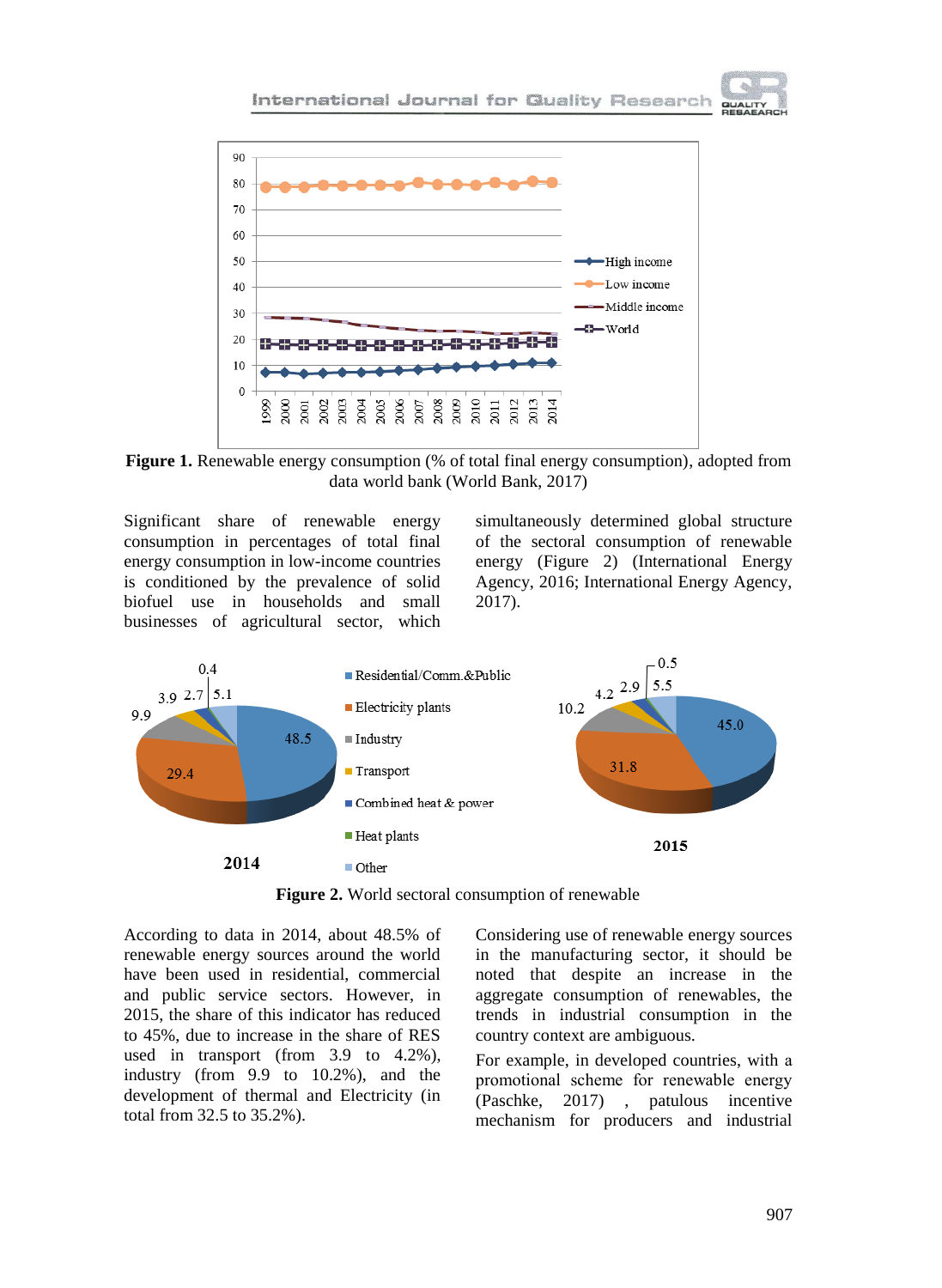

consumers of renewable energy (including a well-known system of green certificates, the installation of mandatory quotas for the production, supply or consumption of renewable energy, the provision of bonuses, incentives, compensation, differentiated tariff policy for the released and consumed energy) there is a constant growth in number of companies of manufacturing sector, using in production process electric and thermal energy from renewable resources (Klochkov et al., 2017).

There are examples of two applications of solar thermal systems in the dairy industry in Greece; Bio-isoprene has been successfully produced by the Danish company Genencor, one of the leaders in the production of enzymes for second generation biofuels. Owing to pure technology, the Sumitomo Rubber Industries for Dunlop have managed to reduce the fossil content in the Enasave tyre to only 3%. In addition, Demonstration plants have been successfully running under several research projects, including the IEA Solar Heating and Cooling (SHC) programme, and the Mediterranean food and agricultural industry applications of solar cooling technologies (MEDISCO) (Renewable Energy, 2010).

When attention is spread beyond production confines, examples of successful implementation of renewable energy can be also found.

A good example is the single largest private employer in the United States, the retailing giant, Walmart. This company set an ambitious target 'to produce zero waste, to be supplied with 100% renewable energy and to sell sustainable products (Lee and Vachon, 2016).

Successful experience in the use of RES in large industrial companies in developed world countries is determined by the sufficient financial and technological potential for the purchase or installation in production sector of renewable energy generators (Gazizulina et al., 2017). Nonetheless, discussions about singlestable and intensive growth dynamics in the use of RES in the industrial sector of developed countries are precocious and this fact is proved by the country statistical indicators (Table 2).

| Country   |        |    | Industry consumption TJ,% |    | Total RE Consumption, TJ |    |         |         |         |
|-----------|--------|----|---------------------------|----|--------------------------|----|---------|---------|---------|
|           | 2013   |    | 2014                      |    | 2015                     |    | 2013    | 2014    | 2015    |
| Australia | 158738 | 53 | 148270                    | 50 | 153917                   | 52 | 298452  | 294897  | 296824  |
| Belgium   | 47652  | 42 | 52393                     | 44 | 56975                    | 45 | 114451  | 120148  | 127373  |
| Canada    | 991905 | 51 | 643098                    | 40 | 625217                   | 39 | 1939343 | 1615016 | 1584351 |
| Germany   | 309361 | 30 | 350455                    | 32 | 368 680                  | 31 | 1034315 | 1085922 | 1182178 |

**Table 2.** Indicators of industry and total consumption of RE in high-income countries \*

\* adopted from data IRENA (International Renewable, 2017)

So if in 2013-2015 in Belgium, absolute and relative indicators evidence that there was an increase in consumption of renewable energy in industry, then in Canada there are reverse trends in reduction of these indicators. The same situation was observed in 2104 in Australia, despite a significant share of industrial consumption of RES (more than 50% of total consumption of RES). In Germany, in 2015, share of industrial consumption of renewable energy declined slightly, although at the same time there was an increase in physical volumes of consumption of RES.

If we consider in the same period examples of low-income countries, then the level of consumption of renewable energy in general and in industry in particular is much lower. (Table 3).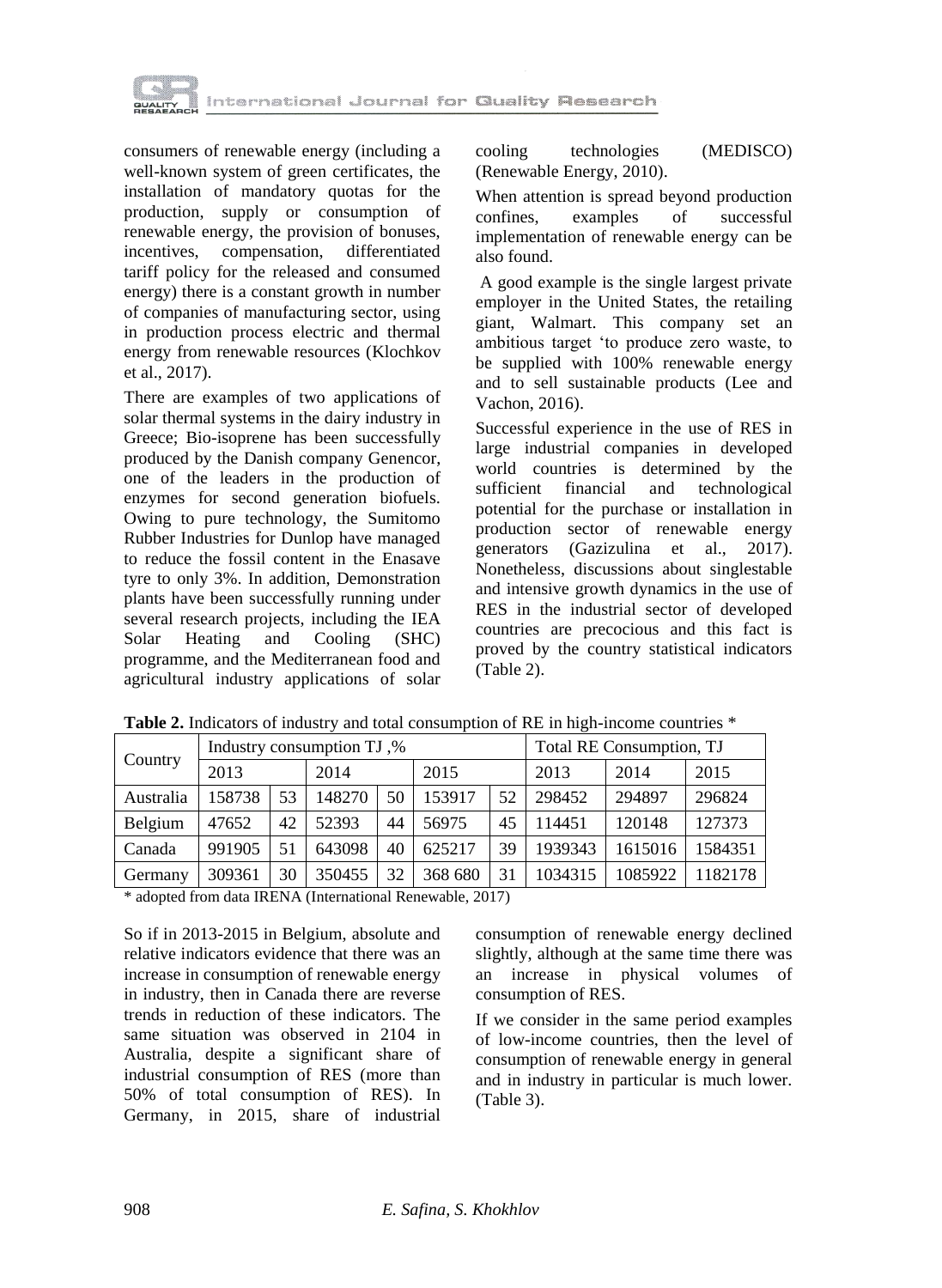

| Country    |        |    | Industry consumption TJ,% | Total RE Consumption, TJ |       |    |        |        |        |
|------------|--------|----|---------------------------|--------------------------|-------|----|--------|--------|--------|
|            | 2013   |    | 2014                      |                          | 2015  |    | 2013   | 2014   | 2015   |
| Kenia      |        |    | 23232                     | 8                        | 25424 | 9  |        | 291033 | 293669 |
| Zambia     | 46414  | 17 | 46254                     | 17                       | 47733 | 17 | 274666 | 279922 | 282423 |
| Pakistan   | 142703 | 27 | 152355                    | 28                       | 36617 | 8  | 534367 | 548814 | 439937 |
| Afganistan | -      | -  | $\cup$                    | 0                        | 0     | 0  |        | 24670  | 24767  |

**Table 3.** Indicators of industrial and total consumption of RE in low-income countries

- нет данных

\* adopted from data IRENA (International Renewable, 2017)

If in African countries: Zambia and Kenya, the situation either does not change or changes slightly for the better; in Pakistan there is a sharp decline in industrial consumption of RES (from 152355 TJ in 2014 to 36617 TJ in 2015). In Afghanistan, in the total absence of industrial use, RES are 90% used by household sector and 10% by services sector.

Considered examples, with some degree of conventionality, evidence that influence of countries financial well-being and do not fully explain issues of using renewable

energy in industrial production since there are many other factors, circumstances and conditions.

If we talk about possible impact of the competitiveness factor of fossil energy sources and RES (Table 4), then the situation here is also not clear. Obviously, with sufficient volumes of fossil resources in Russia and Norway, share of industrial renewable energy consumption is approximately 38-40% in the same range, whereas in the UAE this indicator is critically small (2% in 2015).

| Country                    |        |    | Industry consumption, TJ,% | Total RE Consumption, TJ |        |    |         |        |         |
|----------------------------|--------|----|----------------------------|--------------------------|--------|----|---------|--------|---------|
|                            | 2013   |    | 2014                       |                          | 2015   |    | 2013    | 2014   | 2015    |
| Russia                     | 218635 | 38 | 208377                     | 36                       | 257112 | 42 | 569 742 | 586955 | 607 089 |
| United<br>Arab<br>Emirates | 36.1   |    | 104                        | 2                        | 114    |    | 954     | 4628   | 5598    |
| Norway                     | 167388 | 38 | 166456                     | 39                       | 169269 | 39 | 443688  | 425157 | 435172  |

**Table 4.** Indicators of industry and total consumption of RE of oil and gas producing countries

\* adopted from data IRENA (International Renewable, 2017)

But, this factor can not beestimated reliably, since a number of other factors operate simultaneously, which can either strengthen or compensate each other.

Among other factors, it is important to emphasize the effect of CO2 emissions, which are mainly generated by thermal power plants working for industrial enterprises. If the indicator of CO2 per capita in the above-mentioned countries is considered, it is obvious that this indicator is higher in countries where the scale of industrial production is significant: in Australia, Canada, Russia, Germany and Belgium (Figure 3).

At the same time in Australia and Canada in the dynamics of 2000 - 2013 there are tendencies of endurant emission reduction, while in Russia the level of СО2 per capita is steadily growing.

Obviously, concern about emissions is one of the most significant factors that determine scale of industrial consumption of RES. However, as in the case of the described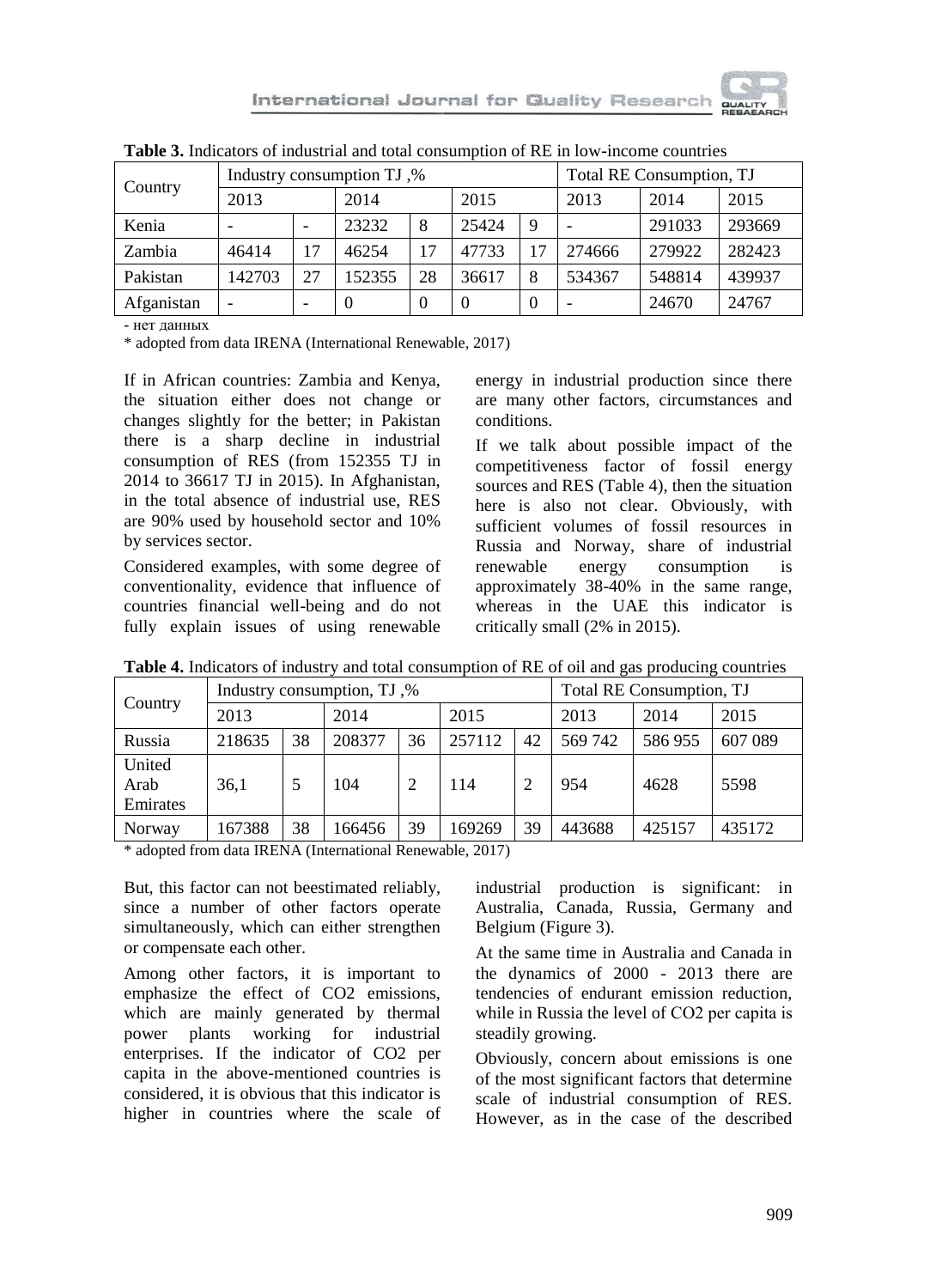

factors (availability of sufficient financial capacity, mechanism of incitement for manufacturer and industrial consumers of renewable energy and of renewable fuel

resources) unidirectional effect of a single factor does not allow to objectively evaluate the tendency of industrial consumption of renewable energy.



**Figure 3.** CO2 emissions (metric tons per capita), adopted from data world bank (World Bank, 2017)

The range of factors determining the level and trends in use of renewable energy in industrial production is quite wide. Among the most important factors, experts also refer to framework of legislative acts, including tariff policy pursued in the country, which stimulates not only industrial consumption of renewable energy, but, above all, the production of RES (to ensure supply of renewable energy on the market).

For example, in the EU countries, the tariff policy, among other things, includes incentive measures such as (Electronic Journal, 2011): quotas for energy companies to generate electricity from RES in the amount of 2-15% of electricity sales, mandatory to purchase at a 20-year fixed price of electricity from owners (In Germany at a price of 0.57 Euro / kWh at a power of less than 30 kW, in Spain 0.4 Euro / kWh at a power of less than 5 kW, in Austria 0.6 euro / kWh at a power of less than 20 kW, in Luxembourg 0.5 Euro / kWh, in France - 0.295 euro / kWh at a capacity of up to 450 kW); Freedom of choice for consumers of electricity generated by renewable energy, the power company from which electricity

will be p urchased; grants for the installation of generators for RES (not more than 40- 75% of the cost of the generator, low lending rates and tax incentives for entities that finance the cost of purchasing and operating equipment using RES and number of other measures.

At the same time, the improvement of tools for regulatory promotion of producing and using of renewable energy is continued, despite the complexity of the tasks of legislative regulation in this field.

For example in Germany, programm Energiewende took place in the development of energy concept, adopted by the German government in September 2010. It outlines Germany's energy policy orientation until 2050 and specifies measures for development of renewable energy, development of the networks and energy efficiency (Paschke, 2017).

EEG 2014, with its changes on volume control and direct marketing, introduced significant changes to the promotion regime of renewable energy. It is the first amendment that provides for a volume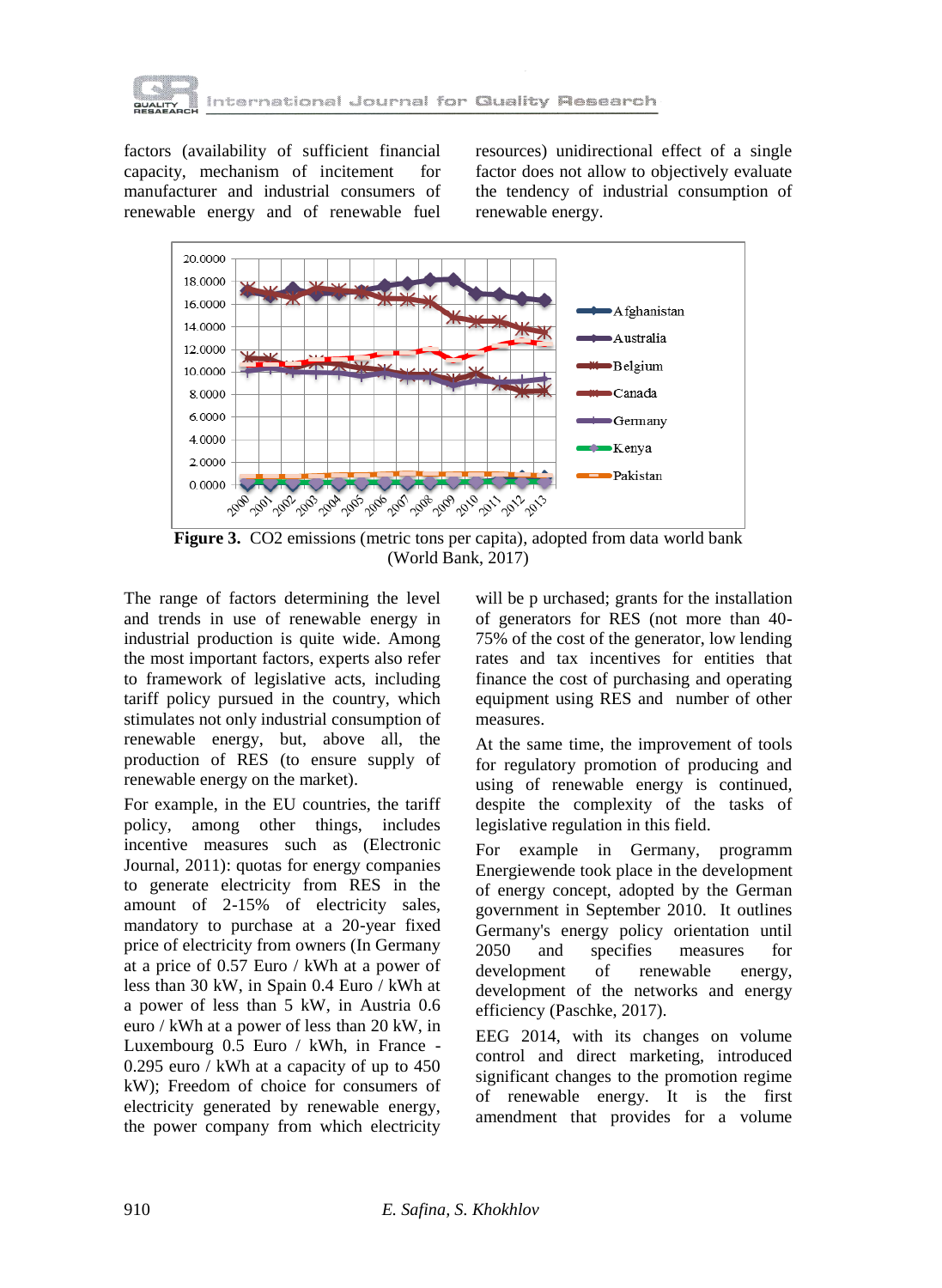

control of eligible electricity from renewable sources. The Act also includes mechanisms that ought to reduce promotion costs of electricity from renewable sources in terms of cost efficiency. The volume control is carried out in such a way, that an expansion target is determined for the share of consumption of every climate neutral energy source for certain periods of time. This ought to make actual implementation more specific and predictable (Paschke, 2017).

Similar tools are used in some developing countries. Thus, in Thailand, in a framework of implementation of the Alternative Energy Development Plan (AEDP), regulatory instruments include: reduction or complete exemption from customs duties on imported equipment and machines operating at expense of alternative energy; Tax preferences for enterprises producing RES or using energy-saving technologies (usually based on alternative energy consumption); Subsidizing for producers of alternative energy at certain prices depending on the source of RES: biomass: 4,24-5,34 THB / kWh; Biogas: 3.76-5.34 THB / kWh; MSW: 5.08-6.34 THB / kWh; Wind: 6.06 THB / kWh; Water: 4.90 THB / kWh; Of the sun: 5.66-6.85 THB / kWh. Grants and targeted financial support instruments in Thailand are used through special funds ENCON Fund and ESCO Revolving Fund, created to encourage private investment in projects in the field of renewable energy and energy efficiency (Sathienyanon, 2015; Esco Revolving Funds, 2017)

Examples of the implementation of effective instruments of the state energy policy in field of production and use of renewable energy canbe found in developing countries such as China and India, they have surpassed the US at the top of the latest Renewable energy country attractiveness index (RECAI). In China, the National Energy Administration (NEA) announced in January 2017 that it will spend US\$363 b developing renewable power capacity by 2020. This investment will see renewables account for half of all new generating capacity. China also plans to

launch a pilot tradable green certificate program in July 2017 for project operators to prove they have generated clean power and sell to consumers (Ernst, 2017).

Moreover, in India, in recent years, significant progress has been made in area of production and use of RES, owing the Government's program to build 175GW in renewable energy generation by 2022 and to have renewable energy account for 40% of installed capacity by 2040. The country has added more than 10GW of solar capacity in the last three years – starting from a low base of 2.6GW in 2014 (The economic times, 2017).

Important factor forced develop renewable such, as energy of solar and wind was nuclear disaster at Fukushima. Following the accident, some countries reviewed their nuclear-energy policies, driven in part by public opinion. Germany, which relies on nuclear power for 23% of its electricity needs, immediately shutdown seven of its older reactors and reaffirmed that it would abandon all nuclear power plants by 2022, while Switzerland also decided to abandon nuclear power by 2034. In Italy, a referendum turned down a government plan to construct new nuclear power plants (Hayashi and Hughes, 2013).

Thus, the propagation of solar and wind energy and others of the same is also considered as a way to reduce dangerous nuclear generation and for some countries it is also an opportunity to reduce the dependence on imported fossil fuels, reducing vulnerability to changeable world prices for gas and coal.

In general, in the context of assessment of the scale of production and industrial use of RES in developed and developing countries, one could note the overall positive direction and the desire to develop the production and consumption (including industrial) of the energy generated by renewable energy sources.

However, as practice has shown, there are also some negative aspects related to the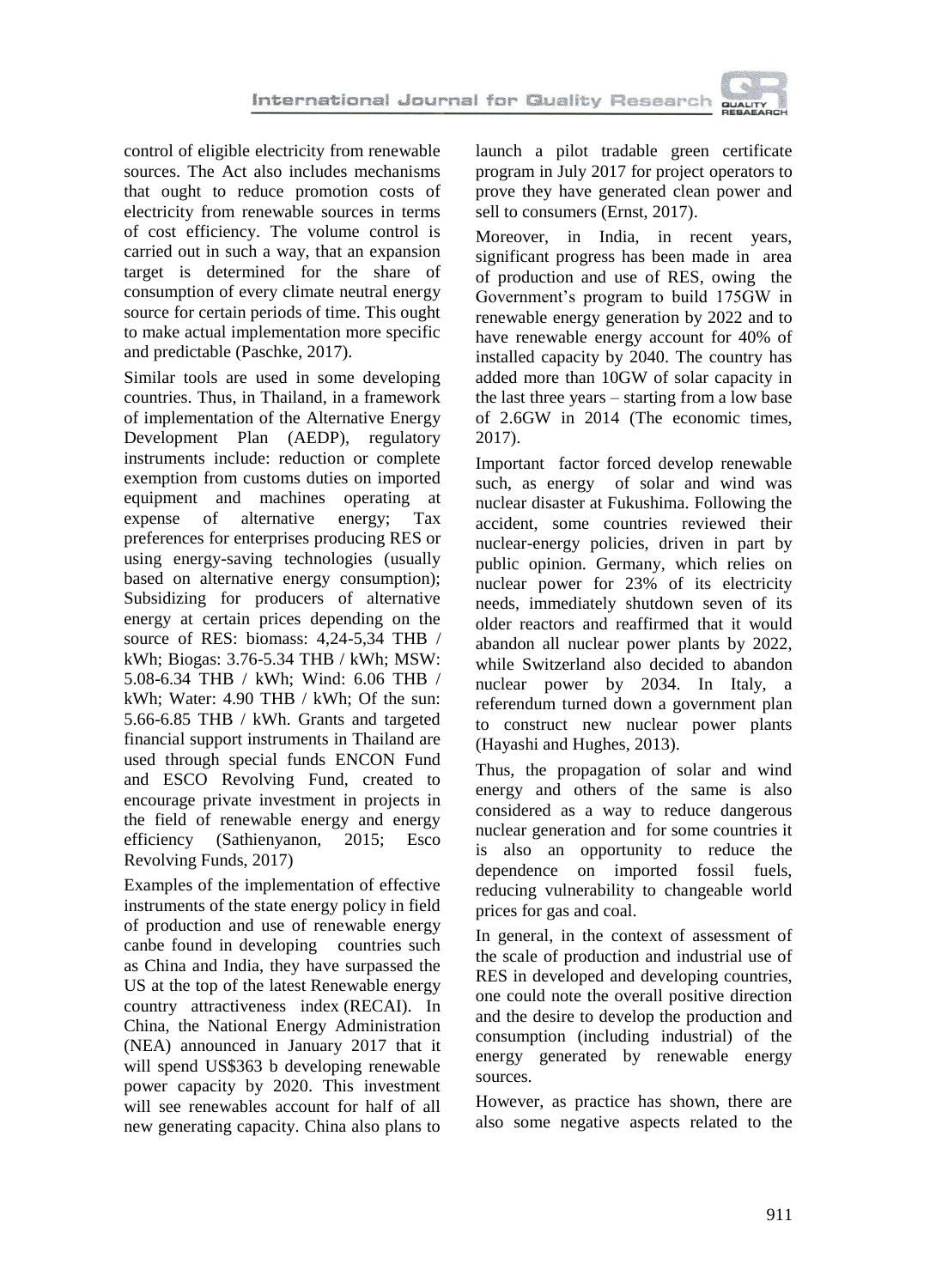

competitiveness of RES based on which there is an opinion that «green» energy is too expensive in comparison with the conventional one, and it develops only due to state support. A high share of debt financing in RES projects (up to 80%) can lead to bankruptcy of companies or to the need to allocate government support funds»( Khokhlov, 2017).

Certain facts partly confirm this point of view: so in Germany in July of 2014 the bankruptcy was announced by Prokon windmill manufacturer [\(Reuters News](file:///F:/Reuters%20News%20Agency)  [Agency,](file:///F:/Reuters%20News%20Agency) 2014), in april of 2017 the same happened to the manufacturer of solar installations and equipment Sun Edison (Kary and Eckhouse, 2017), in may of 2017 - solar panel manufacturer - Solarworld. In April of 2017 US manufacturer of solar panels Suniva also announced being a bankrupt. Among the reasons of bankruptcy of mentioned companies researchers define problem of saturation of some segments of the RES market. In fact, according to forecasts in 2017 number of solar batteries will grow only by 1.3% against 35% in 2016. In addition, decrement of subsidies provided by European governments to companies working with renewable energy sources and the availability of cheaper Chinese counterparts (Rozhdestvenskaya, 2017).

Current examples do not indicate mass trends in production of renewable energy, however, in a number of cases they demonstrate a critical level of efficiency of renewable energygeneration, production of which, without subsidizing, will lead to rise in the cost of tariffs and will accordingly limit the possibilities for broad industrial consumption.

Obviously, the problem of expanding the use of renewable energy, including in the framework of industrial consumption, is rather complicated, andlist of influencing factors whose influence is multidirectional is far from exhaustive.

In this regard, the search for opportunities of RES use in manufacturing sector lies in the plane of clear impact factors identification and assessment of the extent of influence on a particular national economy, taking into account its potential and characteristics.

# **5. Balanced decisions based on an assessment of the factors and conditions which are existing in national economy**

Based on the analysis of technological possibilities of using various types of renewable energy in different branches of industrial production, in 2010 UNIDO specialists predicted a steady increase in the «green» activity of enterprises by 2050. For example, use of the biomass potential for process heat in industry by 2050 was estimated in the following proportions: in chemical and petrochemical - 37%, in nonmetallic minerals -25%, paper, pulp and printing -18%, wood and wood products - 10%, food and tobacco - 4%, iron and still - 4%. Similarly, for the solar thermal potential for the process of heat inindustry in the 2050 the sectoral breakdown is estimated as follows: food and tobacco - 46%, machinery -20%, mining and quarrying -16%, textile and leather -13%, transport equipment -5% (Renewable Energy, 2017).

For the first case, it is important that the potential for biomass use in the national economy is largely determined by the availability of biomass resources, created mainly in the agricultural sector, in the second case, effective use of solar energy is possible in countries with stable solar radiation. Similar examples can be cited and considered for energy of wind, tides, etc.

In other words, presence of natural conditions in a particular country contributes to the formation of the minimum necessary level of costs for the production of renewable energy sources of the appropriate type, and, consequently, creates the potential for large-scale generation and use of RES,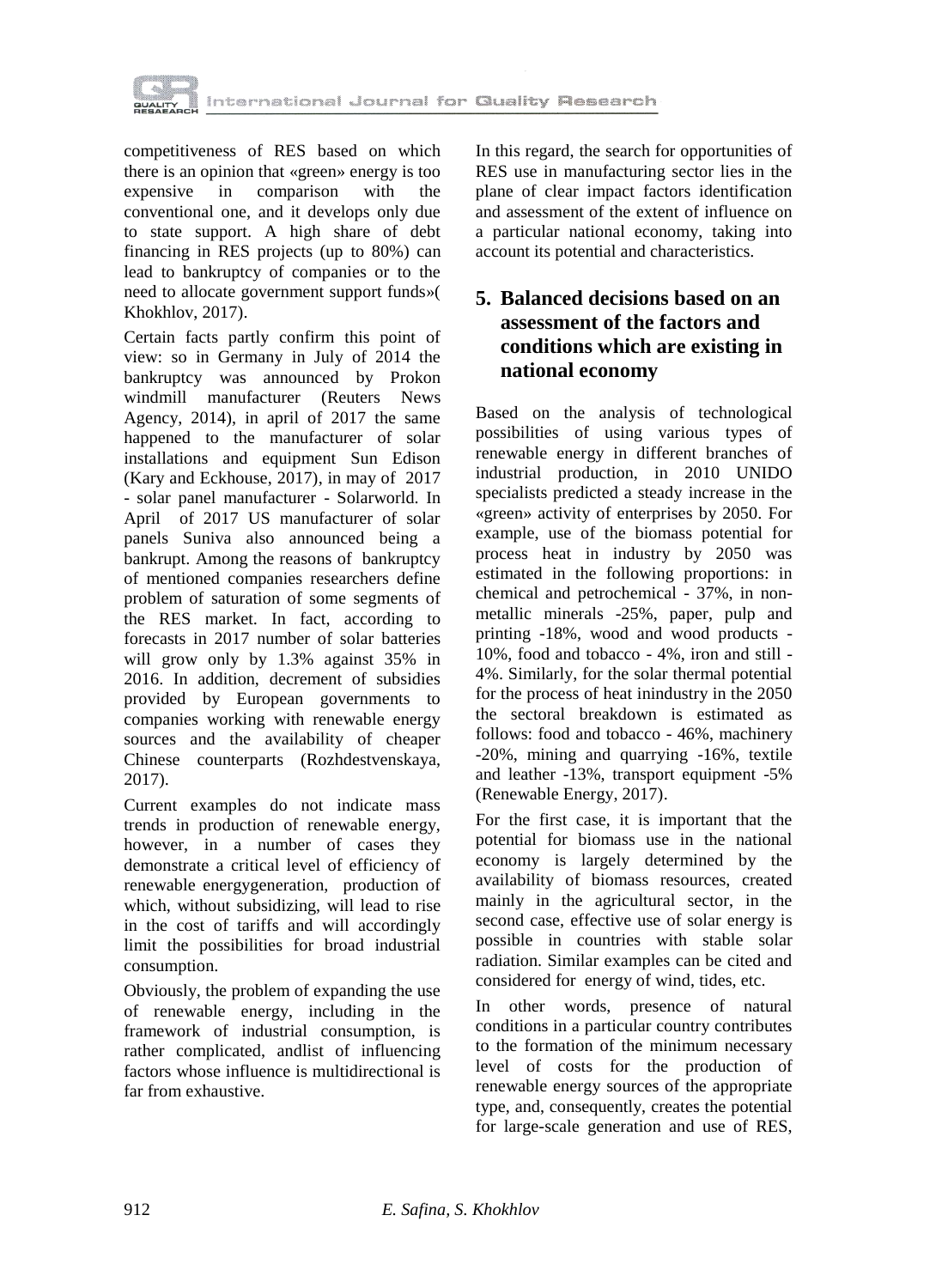including industries (Glukhov, et al., 2015). Their inadequacy, in turn, does not mean impossibility of generating renewable energy in a particular country, but in this case their competitiveness can be ensured only by instruments of state financial support.

Another country parameter, the accounting of which is important for determining the need for additional or alternative power supply, is technical base of industry, the potential and the dynamics of its development. In countries with outdated technical base and used technologies, in the absence of developed infrastructure and communications, use of renewable energy becomes a priori impossible, whereas on the contrary, in countries with progressive technical potential, the characteristics of the equipment and technology used allow to use of various types of energy, including RES.

In the first case, the situation may also be aggravated by the negative state of the atmosphere, which in the opinion of researchers (Safina and Lebedeva, 2016) is the result of the use of «dirty» production technologies, the lack of environmental constraints, the lack of economic incentives for environmental conservation activities.

In this case, balancing factors are instruments of financial state regulation of a wide range of actions, from tax preferences to subsidizing environmental programs of enterprises that involve use of renewable energy sources.

In the absence of the possibility of using financial tools, favorable institutional conditions, the creation of systems for encouraging the implementation of environmental requirements and certification, confirming the generation of a certain amount of energy based on RES, can be a prerequisite for stimulating the green activity of enterprises (Glukhov, et al., 2016).

In this regard, it is rightly noted (Charles et al., 2014):

• Countries must set objectives and develop consistent, durable, and clear national policies to manage the complexity of large-scale renewable energy integration;

- A high level of renewable penetration presents unique challenges, but is manageable through a coordinated system-wide approach;
- Solutions must be tailored to local conditions and include monitoring mechanisms.

All the parameters, factors and conditions considered are in fact a definite field, the clearness of which allows the subjects of the national economy, including the production sector, to determine their own capabilities and priorities in business (the social and ecological orientation of which, as is known, attracts consumers and can bring also commercial benefits thereby).

Thus, a reliable assessment of all existing factors and conditions operating in the national economy will allow the subjects of industrial production to determine their own strategic guidelines and to find a compromise solution in the contradictory issues of maximizing profits and the need to reduce long-term environmental consequences.

# **6. Conclusion**

Use of alternative energy sources in industrial production lies in the plane of lean production issues, which is manifested in the reduction of CO2 emissions at all stages of energy consumption and waste reduction during the production cycle. Actual choice between renewable and non-renewable sources is determined with large extent by resolving the contradictions between economic and environmental performance criteria of business.

An assessment of the scale of industrial consumption of renewable energy shows the contradictory trends observed in different countries. The action of a wide range of factors and conditions, from climatic to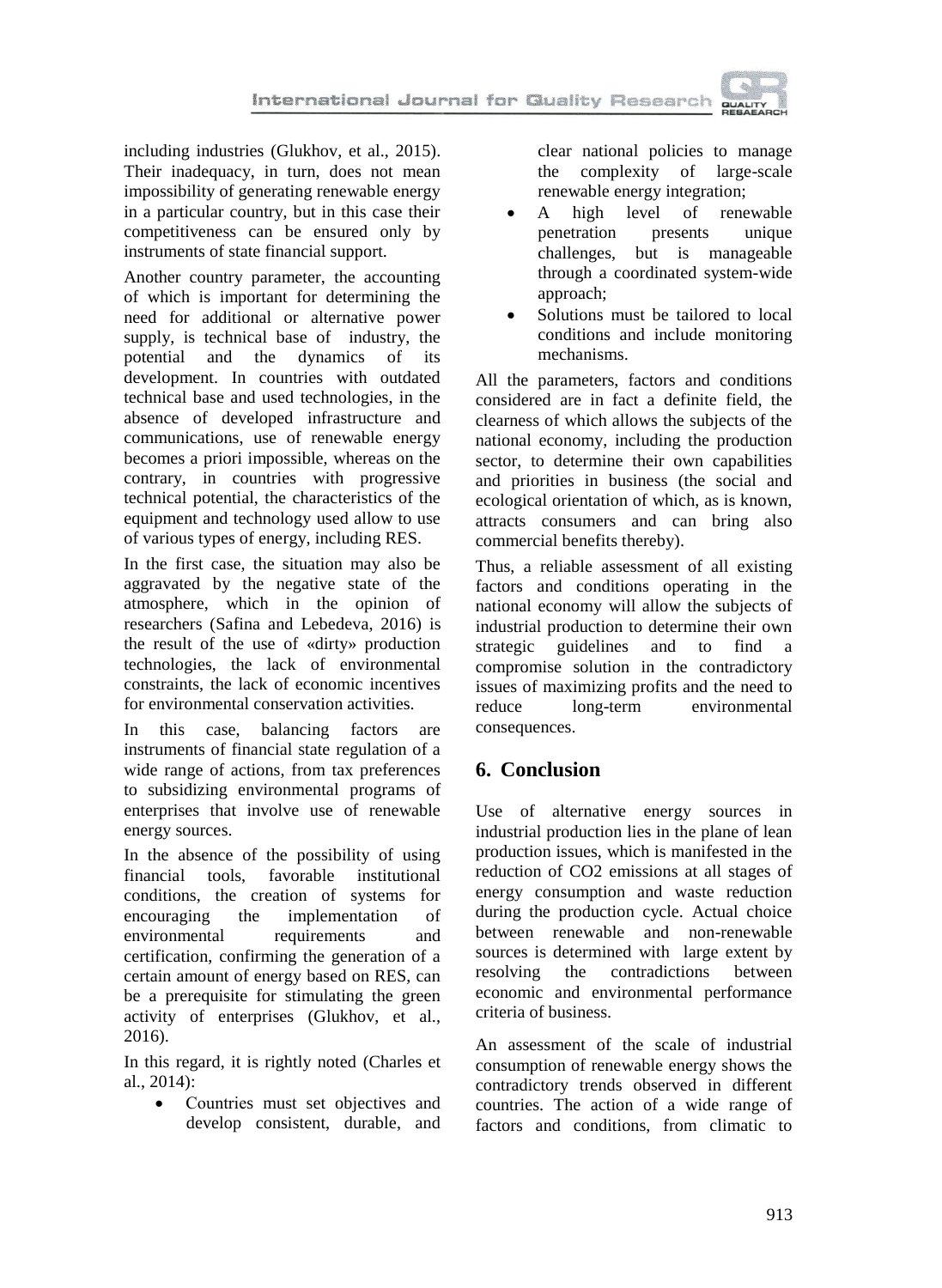

institutional ones, determines the specifics, possibilities and prospects of energy generation from RES and its subsequent consumption in each nationally taken national economy. An accurate and objective analysis of these factors allows the companies in the manufacturing sector to determine the most optimal variant of energy consumption, both in terms of achieving economic goals and reducing the negative environmental consequences of the business conduction effectiveness.

#### **References:**

- Alves, A., Moreira, F., Abreu, F., & Colombo, C. (2016). Sustainability, Lean and Eco-Efficiency Symbioses. In M. Peris-Ortiz, J. Ferreira, L. Farinha, N. Fernandes (Eds) Multiple *Helix Ecosystems for Sustainable Competitiveness. Innovation, Technology, and Knowledge Management.* Cham: Springer.
- Bergmiller, G. G. (2006). *Lean Manufacturers Transcendence to Green Manufacturing: Lean Manufacturers Transcendence to Green Manufacturing.* USA: University of South Florida.
- Bounfour, A. (2016). *Digital Futures, Digital Transformation: From Lean Production to Acceluction (Progress in IS)*. Springer.
- David, S. M. C., & Found, P. (2016). An Implementation Model for Lean and Green. In A. Chiarini, P. Found, N. Rich (Eds) *Understanding the Lean Enterprise. Measuring Operations Performance*. Switzerland: Springer.
- Ernst & Young Global Limited. (2017)*. Renewable energy country attractiveness index.* Retrieved from: http://www.ey.com/Publication/vwLUAssets/EY-RECAI-49-May-2017 index-at-a-glance/\$FILE/EY-RECAI-49-May-2017-index-at-a-glance.pdf
- Ernst & Young Global Limited. (2017).*Press release*. Retrieved from: http://www.ey.com/ gl/en/newsroom/news-releases/news-ey-china-and-india-overtake-us-at-top-of-renewableenergy-attractiveness-index
- Esco Revolving Funds. *Energy for Environment Foundation.* Retrieved from: http://www.efe.or.th/escofund.php?task=8
- Gao, S., & Low, S. P. (2014). *Lean Construction Management*. Springer, Singapore.
- Gazizulina, A., Eskina, E., Vasilieva, I., & Valeeva, O. (2017). The Reasons for the Increase in Self-Organization in Companies. *International Journal of Reliability, Quality and Safety Engineering*, *24*(6), 1740002 (11 pages). DOI: 10.1142/S0218539317400022.
- Glukhov, V. V., Ilin, I. V., & Levina, A. I. (2015). Project Management Team Structure for Internet Providing Companies. In: Balandin S., Andreev S., Koucheryavy Y. (Eds) *ruSMART 2015: Internet of Things, Smart Spaces, and Next Generation Networks and Systems*. Lecture Notes in Computer Science, 9247. Cham: Springer.
- Glukhov, V., Turichin, G., Klimova-Korsmik, O., Zemlyakov, E., & Babkin, K. (2016). Quality management of metal products prepared by high-speed direct laser deposition technology. *Key Engineering Materials*, *684*, 461-467.
- Hansen, G., Jakob, M., & Kadner S. (2012). Sustainable Development as a Cornerstone of a Future Energy System. In O. Edenhofer, J. Wallacher, H. Lotze-Campe, M. Reder, B. Knopf, J. Müller (Eds) *Climate Change, Justice and Sustainability*. Dordrecht: Springer.
- Hayashi, M., & Hughes, L. (2013). The Fukushima nuclear accident and its effect on global energy security. *Energy Policy*, *59*, 102-111.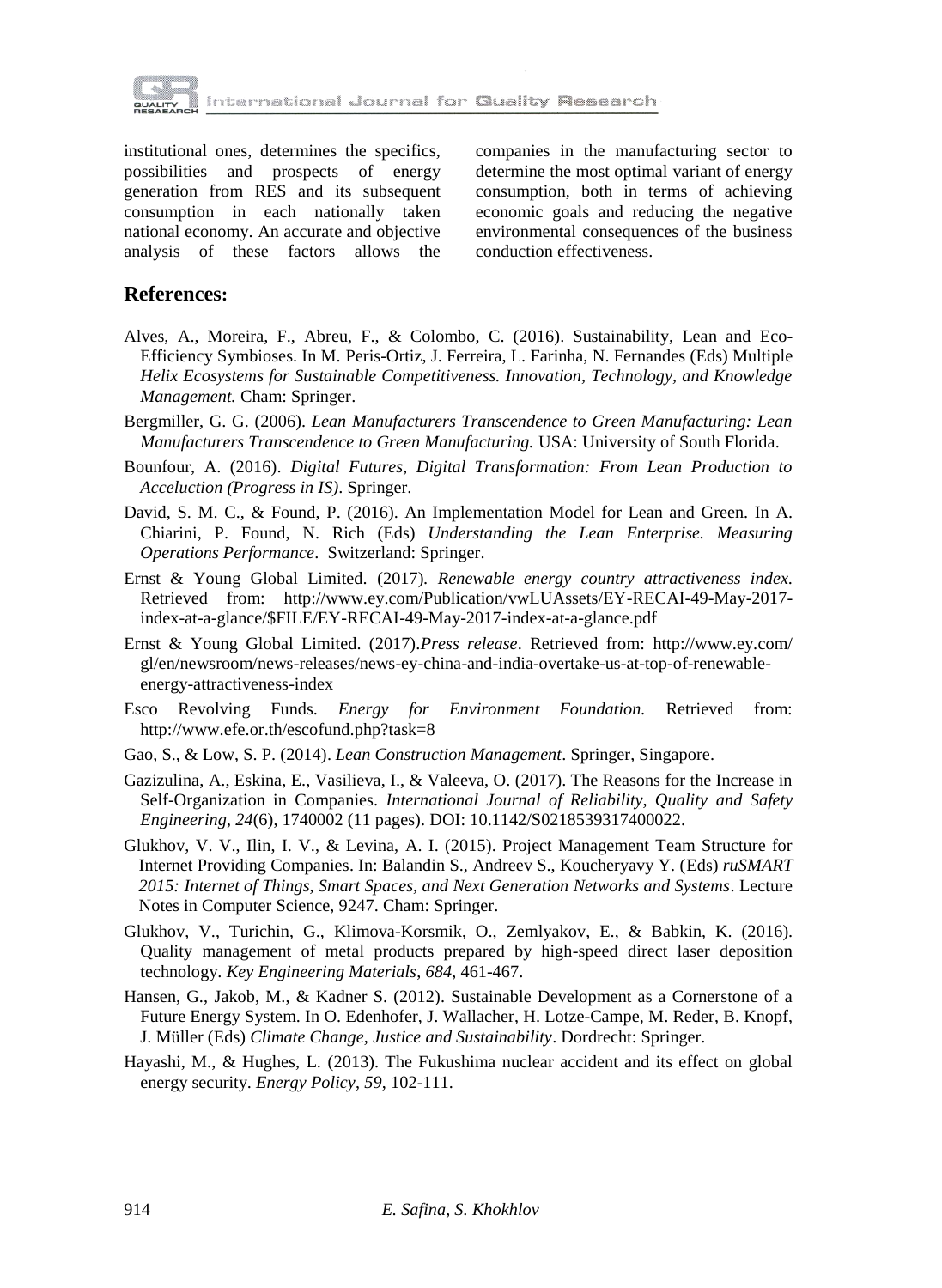

- Herrmann, C., Thiede, S., Stehr, J., & Bergmann, L. (2008). An environmental perspective on Lean Production. In M. Mitsuishi, K. Ueda, F. Kimura (Eds) *Manufacturing Systems and Technologies for the New Frontier*. London: Springer.
- International Energy Agency. *Key Renewables Trends. Excerpt from Renewables information* (2016 edition). Retrieved from: www.iea.org/statistics/topics/renewables/
- International Energy Agency. *Key Renewables Trends. Excerpt from Renewables information* (2017 edition). Retrieved from: http://www.iea.org/publications/freepublications/ publication/renewables-information--2017-edition
- International Renewable Energy Agency (IRENA). *Renewable Energy Balances. Final Renewable Energy Consumption.* Retrieved from: http://resourceirena.irena.org/ gateway/dashboard/?topic=18&subTopic=47
- Kary, T., & Eckhouse, B. (2017). *Sun Edison Sees Life Post-Bankruptcy, Creditors Contest Value.* Retrieved from: https://www.bloomberg.com/news/articles/2017-03-29/sunedisonsees-life-after-bankruptcy-creditors-question-value
- Khokhlov, A. (2017). *Renewable energy sources: a new revolution or another bubble. Forbes*. Retrieved from: http://www.forbes.ru/biznes/343591-vozobnovlyaemye-istochniki-energiinovaya-revolyuciya-ili-ocherednoy-puzyr
- Klochkov, Y., Papic, L., & Butkevich, R. (2017). Development of the Standardization System in an Organization. *International Journal of Reliability, Quality and Safety Engineering*, *24*, (6). DOI: 10.1142/S0218539317400046.
- Lee, K. H., & Vachon S. (2016). The Carbon Economy: A Brave New World? In: *Business Value and Sustainability*. London: Palgrave Macmillan.
- Neumann, C., Kohlhuber, S., & Hanusch S. (2012). Lean Production in Austrian Industrial Companies: An Empirical Investigation. In H. Jodlbauer, J. Olhager, R. Schonberger (Eds) *Modelling Value. Contributions to Management Science.* Physica-Verlag HD, pp 275-289.
- Paschke, M. (2017). Legal Challenges of the New Energy Policy in Germany. *Zapiski Gornogo instituta*, *226*, 487-496. DOI: 10.25515/PMI.2017.4.487 p.487
- Reuters News Agency (2014). *German wind park group Prokon warns insolvency possible*. Retrieved from: http://www.reuters.com/article/prokon-insolvency-idUSL6N0KL0AP20 140111
- Rozhdestvenskaya, Y. (2017). *How European solar cell manufacturers lost to the Chinese*. Retrieved from: https://www.kommersant.ru/doc/3296887
- Safina, E., & Lebedeva, O. (2016). Improvement of economic tools of promoting and inspiring environmental activities in the mining industry. *Mining Journal*, *2227*(6), 67-73
- Sathienyanon, P. (2015). *Alternative Energy Development Plan 2015-2036 (AEDP 2015)*. Retrieved from: http://thailand.ahk.de/fileadmin/ahk\_thailand/Projects/Biogas\_Presentation/ AEDP-Biogas-GT-\_08-06-15.pdf
- The economic times. (2017). *India ranked second in renewable energy attractiveness index*. Retrieved from: http://economictimes.indiatimes.com/articleshow/58698180.cms?utm\_ source=contentofinterest&utm\_medium=text&utm\_campaign=cppst
- Tsigkas, A. C. (2013). Basic Principles of Lean Production. In: *The Lean Enterprise*. Springer Texts in Business and Economics. Berlin, Heidelberg: Springer.